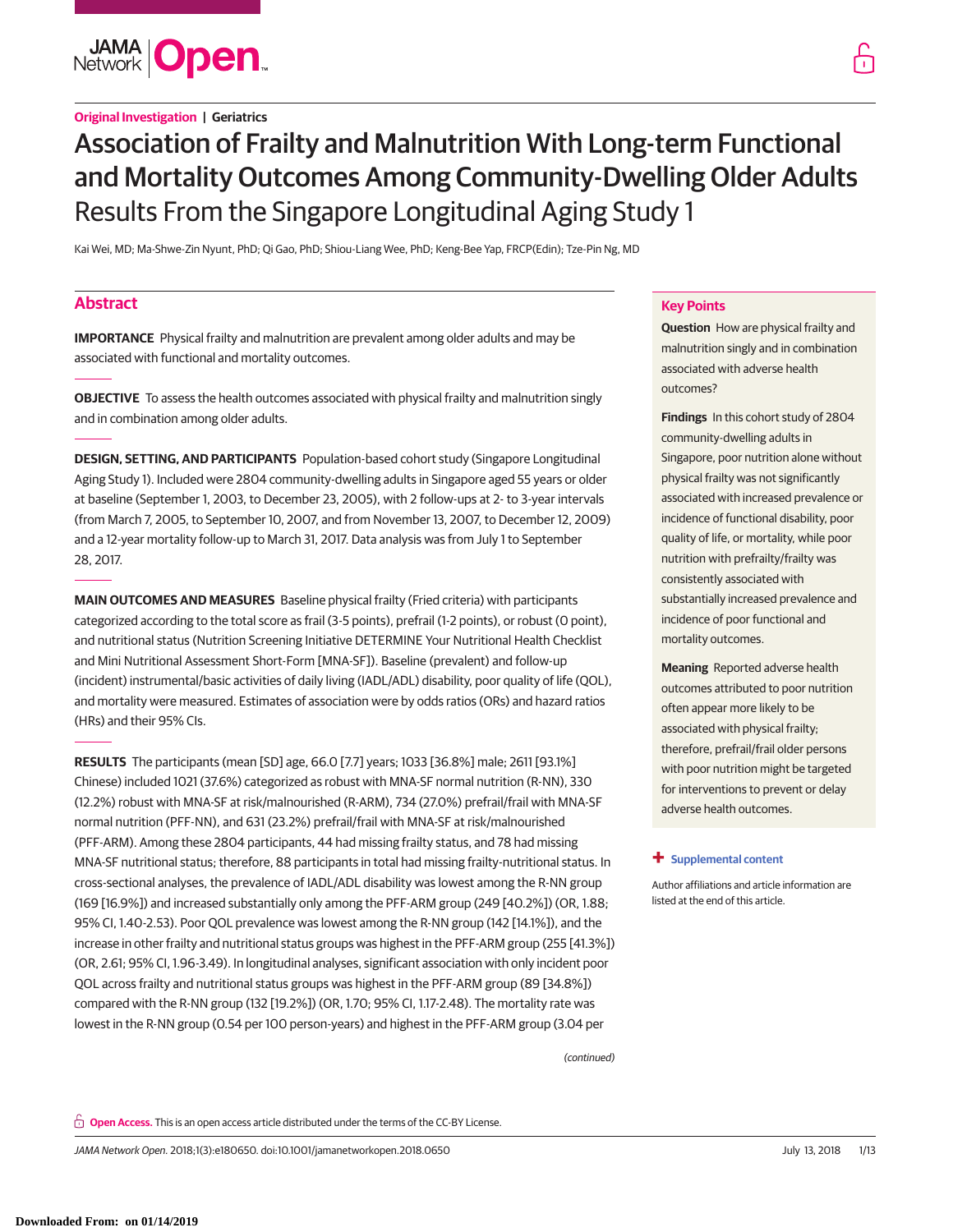#### Abstract (continued)

100 person-years) (HR, 1.72; 95% CI, 1.01-2.92). The results based on the Nutrition Screening Initiative measure of nutritional status were similar.

**CONCLUSIONS AND RELEVANCE** Reported adverse health outcomes attributed to poor nutrition often appear more likely to be associated with physical frailty. Prefrail/frail older persons with poor nutrition might be targeted for interventions to prevent or delay adverse functional and mortality outcomes.

JAMA Network Open. 2018;1(3):e180650. doi[:10.1001/jamanetworkopen.2018.0650](https://jama.jamanetwork.com/article.aspx?doi=10.1001/jamanetworkopen.2018.0650&utm_campaign=articlePDF%26utm_medium=articlePDFlink%26utm_source=articlePDF%26utm_content=jamanetworkopen.2018.0650)

# **Introduction**

A common condition of old age is malnutrition, which results from inadequate food intake, unmet increased protein and calorie demand, chronic diseases, polypharmacy, or functional disability. Malnutrition is prevalent among approximately one-third of older people, especially residents in institutionalized facilities.<sup>1</sup> Malnutrition is associated with increased risks of many adverse health outcomes, including longer length of hospitalization stay, higher prevalence of comorbidities (eg, infections and fractures), increased severity of disability, decreased quality of life (QOL), and higher mortality rates.<sup>2-6</sup>

Frailty is a common geriatric syndrome reflecting an underlying condition of depleted functional reserve owing to underlying multisystem physiological dysregulation, rendering the older persons vulnerable to the effects of stress and at risk of adverse health outcomes, such as functional disability, hospitalization, poor QOL, and mortality. Physical frailty may result not only from malnutrition<sup>7</sup> but also from other causes, such as physical inactivity, chronic diseases, polypharmacy, and hormonal, cytokine, and metabolic imbalances.<sup>8</sup>

Although they are distinct conditions, physical frailty and malnutrition are closely associated.<sup>9-12</sup> The 2 conditions share many common pathophysiological pathways, including the loss of body tissue and chronic inflammation, and common sociodemographic, physical, and cognitive risk factors, including functional disability.<sup>10,12</sup> Hence, it is not uncommon to encounter older individuals with both physical frailty and malnutrition.<sup>7,8</sup> According to evidence, 2 of 3 malnourished older adults were physically frail (based on a Fried physical phenotype criteria score of 3-5); approximately 1 in 10 of the physically frail population was malnourished (by Mini Nutritional Assessment Short-Form [MNA-SF] criteria).<sup>11</sup> In a previous population study of older Singaporeans,<sup>10</sup> the overall prevalence of MNA-SF malnutrition (2.8%) and at risk of malnutrition (27.6%) was 30.4% in total; the prevalence of frailty (4.5%) and prefrailty (46.0%) was 50.5% in total. Among malnourished individuals, the prevalence of frailty (26.5%) and prefrailty (64.2%) was 90.7% in total. Among frail older persons, the prevalence of malnutrition was 16.1%; the proportion increased to two-thirds if those who were at risk of malnutrition were included.

Previous studies<sup>3,6</sup> have investigated the association of malnutrition with adverse outcomes without considering the presence of frailty. To our knowledge, no studies have reported that co-occurring frailty and malnutrition are associated with higher rates of functional disability, poor QOL, or mortality than either alone. In this population-based cohort study, we assessed the adverse health outcomes associated with physical frailty and malnutrition (singly and in combination) among 2804 community-dwelling older adults in the Singapore Longitudinal Aging Study 1 (SLAS-1) cohort. We examined the prevalence of co-occurring physical frailty and malnutrition/nutritional risk, and we investigated the associations of co-occurring physical frailty and malnutrition/nutritional risk with prevalent and incident functional disability, poor QOL, and mortality in cross-sectional and longitudinal analyses.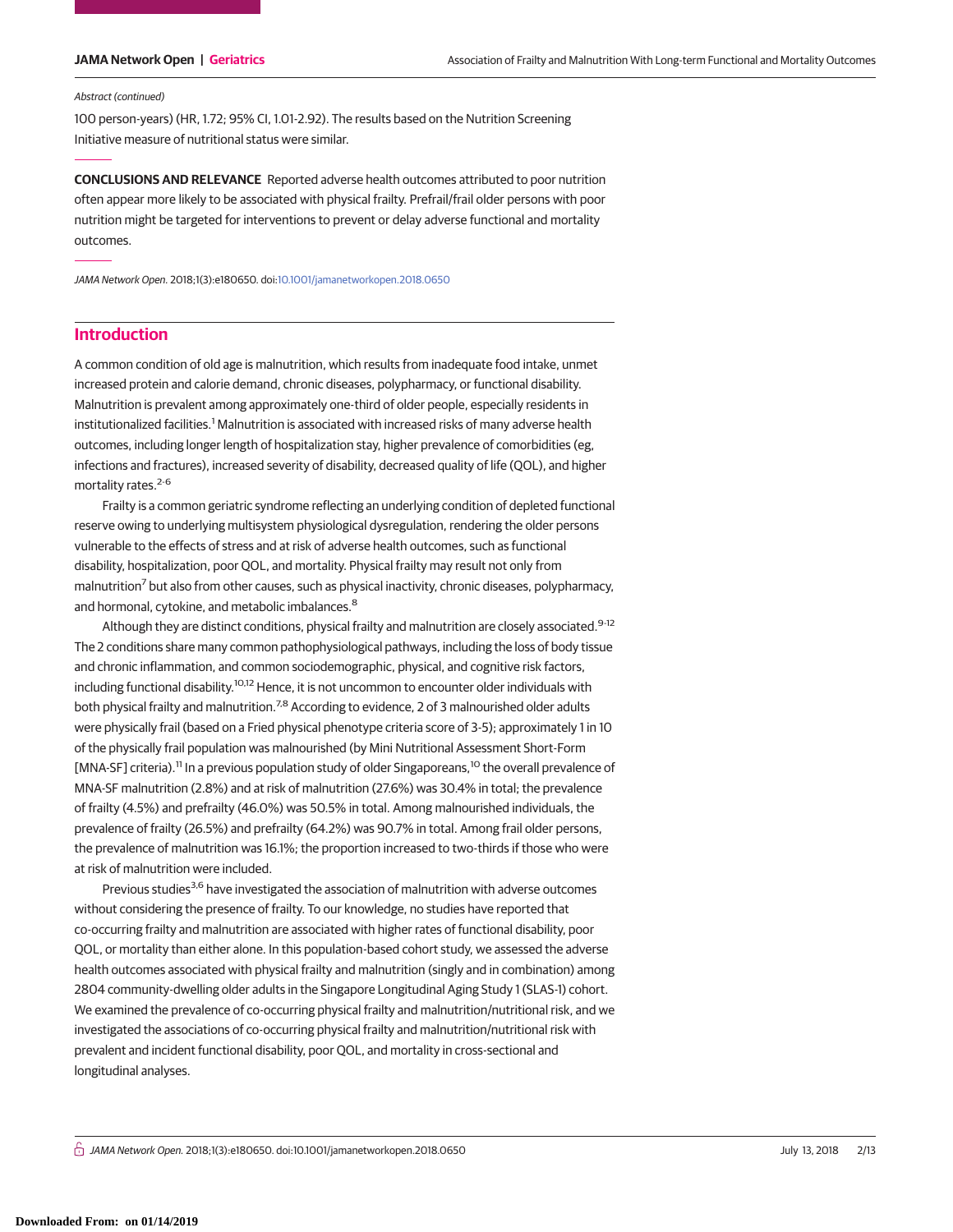## **Methods**

#### **Participants**

We analyzed data collected from the first-wave cohort (SLAS-1) of the Singapore Longitudinal Aging Study. As previously described,<sup>13-15</sup> the SLAS is a population-based longitudinal study of aging and health of community-dwelling Singaporeans 55 years or older at baseline, excluding individuals who were not able to participate because of severe physical or mental disability. The first cohort (SLAS-1) recruited 2804 residents in the southeast region of Singapore between September 1, 2003, and December 23, 2005, with 2 follow-ups at approximately 2- to 3-year intervals from March 7, 2005, to September 10, 2007, and from November 13, 2007, to December 12, 2009, as well as a 12-year mortality follow-up to March 31, 2017. Data analysis was conducted from July 1 to September 28, 2017. The study received ethical approval from the National University of Singapore Institutional Review Board. Written informed consent was obtained from all participants. This study followed the Strengthening the Reporting of Observational Studies in Epidemiology [\(STROBE\)](http://www.equator-network.org/reporting-guidelines/strobe/) reporting guideline.

#### **Measurements**

In this study, we used baseline data of physical frailty and nutritional status and assessed their associations with prevalent and incident adverse health outcomes. The latter included cumulative incident cases of functional dependency and poor QOL assessed from the 2 follow-up visits and deaths determined from baseline to March 31, 2017.

#### **Frailty**

The physical frailty phenotype was assessed at baseline based on the 5 criteria proposed by Fried et al<sup>16</sup> in the Cardiovascular Health Study. Because the knee extension measure of muscle strength and the fast gait speed test of gait speed were only available in a subsequent cohort (SLAS-2), we used 5 operationally modified measures of weakness and slowness in this study. First, shrinking was defined as body mass index (calculated as weight in kilograms divided by height in meters squared) of less than 18.5 and/or unintentional weight loss of at least 4.5 kg (10 lb) in the past 6 months. Second, weakness was defined as the lowest quintile of performance on the rising from chair test in the sitting position with arms folded based on the Performance Oriented Mobility Assessment (POMA) battery.<sup>17</sup> Third, slowness was assessed by POMA gait tests (participants walked 6 m and returned to the starting point quickly),<sup>17</sup> which include 7 gait items (initiation of gait, step length and height, step symmetry, step continuity, and path, trunk, and walking stance). The total POMA gait score has a range from 0 to 12, and a score of less than 9 denotes slowness. Fourth, exhaustion was determined by response of "not at all" to the following question from the Medical Outcomes Study 12-Item Short Form Health Survey (SF-12) QOL scale: "Do you have a lot of energy?" Fifth, low activity was determined by self-report of "none" for participation in any physical activity (walking or recreational or sports activity).

One point was assigned for the presence of each of the 5 components, and participants were categorized according to the total score as frail (3-5 points), prefrail (1-2 points), or robust (0 point). Previous studies<sup>13-15,18</sup> have shown that this modified version of the physical frailty index has fair to good agreement (weighted κ = 0.63) with versions based on the knee extension measure of muscle strength and the 6-m fast gait speed test and was equally and strongly determinant of adverse health outcomes, including cognitive impairment, instrumental/basic activities of daily living (IADL/ADL) dependency, hospitalization, and poor QOL.

#### **Nutritional Status**

At baseline, nutritional status was assessed using the Nutrition Screening Initiative (NSI) and the MNA-SF. The NSI, also called DETERMINE Your Nutritional Health Checklist,<sup>19</sup> is used to assess nutritional risk based on a 10-item questionnaire describing personal and behavioral factors associated with inadequate or poor-quality food and nutrient intake among older persons. The total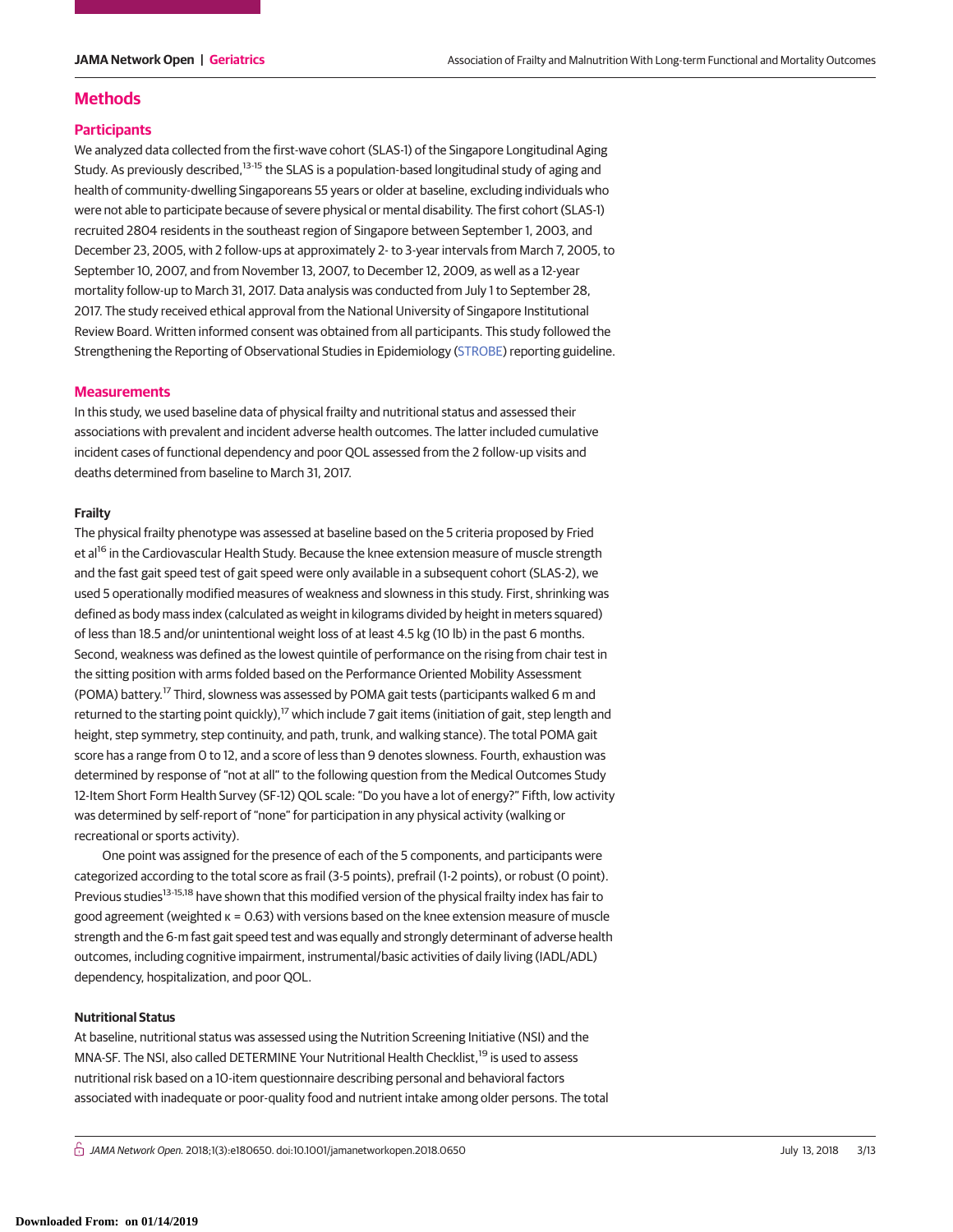weighted NSI score ranges from 0 to 21; a score of 6 or higher indicates high nutritional risk, 3 to 5 indicates moderate nutritional risk, and 0 to 2 indicates good nutritional status.

The MNA-SF<sup>20,21</sup> is a widely used nutrition screening scale. We derived the MNA-SF score from available data collected in the SLAS-1 cohort as previously reported.<sup>10</sup> The total weighted MNA-SF score ranges from 0 to 14; a score of 12 to 14 indicates normal nutritional status, 8 to 11 indicates at risk of malnutrition, and 7 or lower indicates malnourished.

#### **Adverse Health Outcomes**

The main adverse health outcomes assessed in our study included IADL/ADL disability, poor QOL assessed from the 2 follow-up visits, and mortality. The IADL/ADL disability was determined by selfreported difficulty and/or requiring assistance in at least 1 IADL and/or ADL activity from the Lawton Instrumental Activity of Daily Living and Barthel Basic Activities of Daily Living instruments. Quality of life was measured using the SF-12 physical component score and mental component score scales, and poor QOL was indicated by values below the lowest quartile of physical component score. Mortality data until March 31, 2017, were obtained from computerized national record linkage with the National Death Registry through the Singapore National Registry of Diseases Office.

#### **Covariates**

Sociodemographic data included age, sex, education, housing type (an indicator of socioeconomic status), race/ethnicity, marital status, and living arrangement. Self-report of a medical disorder diagnosed and treated by a physician was recorded for 22 named diagnoses and other disorders. The number of comorbidities was estimated from the total count of medical disorders in the past year. Polypharmacy was defined as the use of 5 or more medications. Cognitive function was assessed using the Mini-Mental State Examination, with a maximum score of 30; a score of 24 or higher indicates normal cognition, 19 to 23 indicates mild cognitive impairment, and 18 or lower indicates moderate to severe cognitive impairment. Depressive symptoms were measured by the Geriatric Depression Scale (GDS), which has been validated for use in Singaporeans.<sup>22,23</sup> With a maximum score of 15, a GDS score of 5 or higher indicates clinically significant depression. Hospitalization was determined by self-report of new hospitalizations for any medical conditions in the past year.

### **Statistical Analysis**

Categorical variables are presented as numbers (percentages), while continuous variables are presented as means (SDs). Differences in the distribution of categorical variables among groups were tested by  $\chi^2$  test. For continuous variables, the F test or Kruskal-Wallis test was used for comparison between different groups. Logistic regression was performed to calculate odds ratios (ORs) (95% CIs) of association between baseline frailty and nutritional status and prevalent functional disability and poor QOL in cross-sectional analyses, as well as cumulative incident cases of functional disability and poor QOL determined from both follow-up visits in longitudinal analyses. Cox proportional hazards regression that satisfied the proportional hazard assumption was performed to calculate hazard ratios (HRs) (95% CIs) of association between frailty and nutritional status and mortality, and Kaplan-Meier survival curves were plotted to compare the survival rates up until March 31, 2017, among different groups. Estimated ORs and HRs were adjusted for the following model covariates: age, sex, education, housing type, race/ethnicity, marital status, current smoking, alcohol drinking, comorbidities, polypharmacy, type 2 diabetes, anemia, chronic obstructive pulmonary disease, hip fracture, cardiac diseases, chronic kidney disease, history of stroke, visual impairment, cognitive impairment, depressive syndromes, and hospitalization. Because the number of participants in the malnourished or high nutritional risk groups were small when categorized with frailty status, these participants were combined with the at risk of malnutrition or moderate nutritional risk groups in the analyses. An acceptable level of significance was established as 2-sided P < .05. Stata 12.0 (StataCorp LP) was used for data analysis.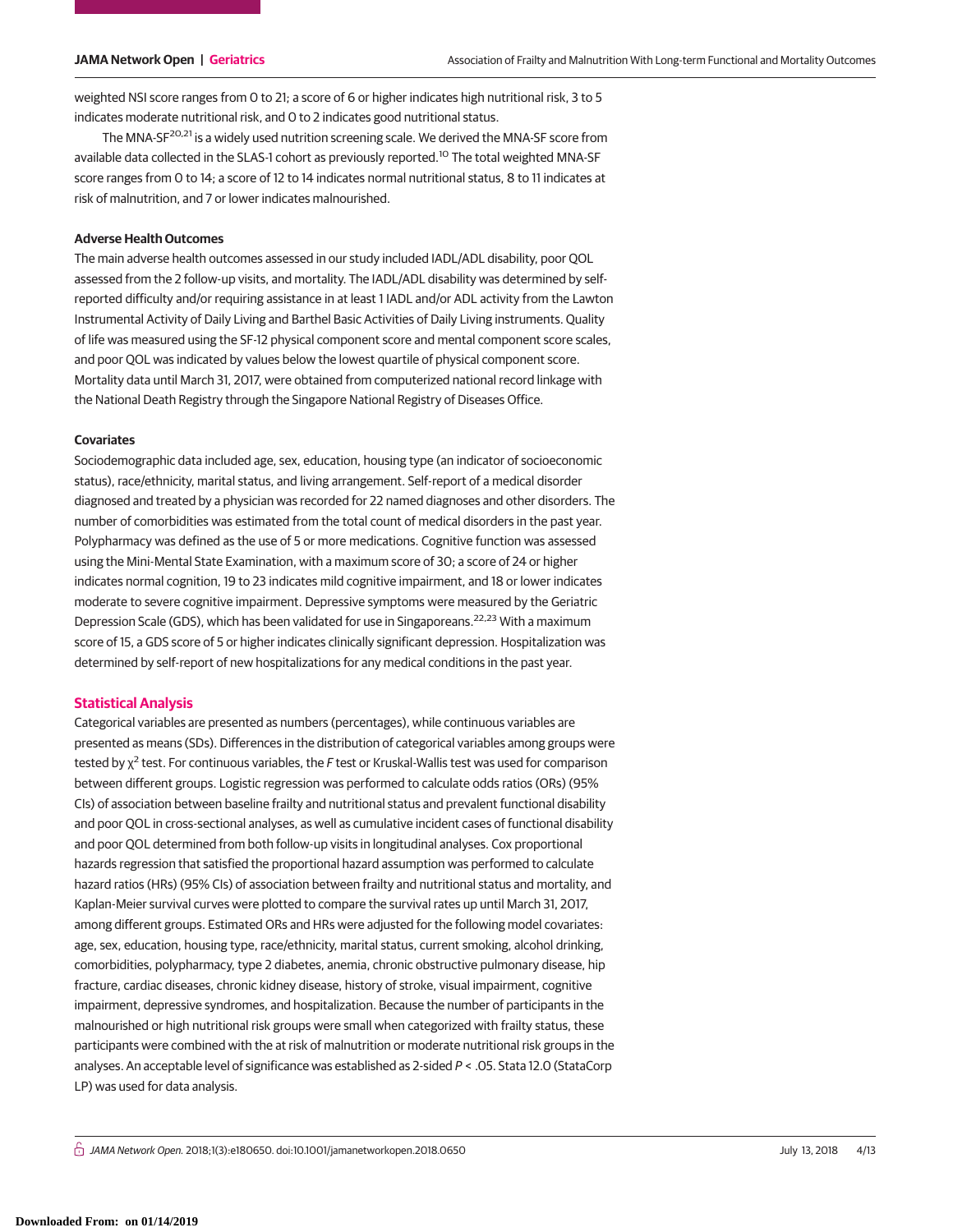#### **Results**

The mean (SD) age of the 2804 study participants was 66.0 (7.7) years (age range, 55-98 years), 1033 (36.8%) were male, 1465 (52.2%) had primary or lower education, 1755 (62.6%) lived in public housing of 3 to 5 rooms, and 2611 (93.1%) were Chinese. Among all the participants, 1370 (49.6%) were robust, 1292 (46.8%) were prefrail, and 98 (3.6%) were frail. The MNA-SF showed that 1762 (64.6%) had normal nutritional status, 857 (31.4%) were at risk of malnutrition, and 107 (3.9%) were malnourished. The NSI DETERMINE Checklist indicated that 1945 (69.6%) had good nutrition, 718 (25.7%) had moderate nutritional risk, and 131 (4.7%) had high nutritional risk (**Table 1**). By frailty and nutritional status, 1021 (37.6%) were robust with MNA-SF normal nutrition, 330 (12.2%) were robust with MNA-SF at risk/malnourished, 734 (27.0%) were prefrail/frail with MNA-SF normal nutrition, 631 (23.2%) were prefrail/frail with MNA-SF at risk/malnourished, and 521 (18.9%) were prefrail/frail with NSI moderate/high nutritional risk (**Table 2**). The numbers of participants with complete and missing data at baseline and follow-ups are listed in eTable 1 in the [Supplement.](https://jama.jamanetwork.com/article.aspx?doi=10.1001/jamanetworkopen.2018.0650&utm_campaign=articlePDF%26utm_medium=articlePDFlink%26utm_source=articlePDF%26utm_content=jamanetworkopen.2018.0650) Among these 2804 participants, 44 had missing frailty status, and 78 had missing MNA-SF nutritional status; therefore, 88 participants in total had missing frailty-nutritional status.

#### **Physical Frailty/Nutritional Status and Adverse Health Outcomes**

**Table 3** summarizes the results of analyses of the associations of baseline groups of frailty and nutritional status (by MNA-SF and NSI) with prevalent and incident adverse health outcomes,

Table 1. Sociodemographic Characteristics and the Prevalence of Frailty and Malnutrition/Nutritional Risk Among the Singapore Longitudinal Aging Study 1 Cohort

| Variable                            | Value        |
|-------------------------------------|--------------|
| No. of participants                 | 2804         |
| Age, mean (SD), y                   | 66.0(7.7)    |
| Male, No. (%)                       | 1033 (36.8)  |
| Education, No. (%)                  |              |
| No education                        | 538 (19.2)   |
| Primary                             | 927(33.1)    |
| Secondary/higher                    | 1339 (47.8)  |
| Housing type, No. (%)               |              |
| Public housing of 1-2 rooms         | 171(6.1)     |
| Public housing of 3-5 rooms         | 1755 (62.6)  |
| High-end public and private housing | 878 (31.3)   |
| Race/ethnicity, No. (%)             |              |
| Chinese                             | 2611 (93.1)  |
| Malay                               | 104(3.7)     |
| Indian/others                       | 89(3.2)      |
| Single/divorced/widowed, No. (%)    | 736 (26.2)   |
| Living alone, No. (%)               | 201(7.2)     |
| Physical frailty, No. (%)           | $(n = 2760)$ |
| Robust                              | 1370 (49.6)  |
| Prefrail                            | 1292 (46.8)  |
| Frail                               | 98(3.6)      |
| MNA-SF, No. (%)                     | $(n = 2726)$ |
| Normal nutrition                    | 1762 (64.6)  |
| At risk of malnutrition             | 857 (31.4)   |
| Malnourished                        | 107(3.9)     |
| NSI, No. (%)                        | $(n = 2794)$ |
| Good nutrition                      | 1945 (69.6)  |
| Moderate nutritional risk           | 718 (25.7)   |
| High nutritional risk               | 131(4.7)     |

Abbreviations: MNA-SF, Mini Nutritional Assessment Short-Form; NSI, Nutrition Screening Initiative.

் *JAMA Network Open.* 2018;1(3):e180650. doi:10.1001/jamanetworkopen.2018.0650 July 13, 2018 5/13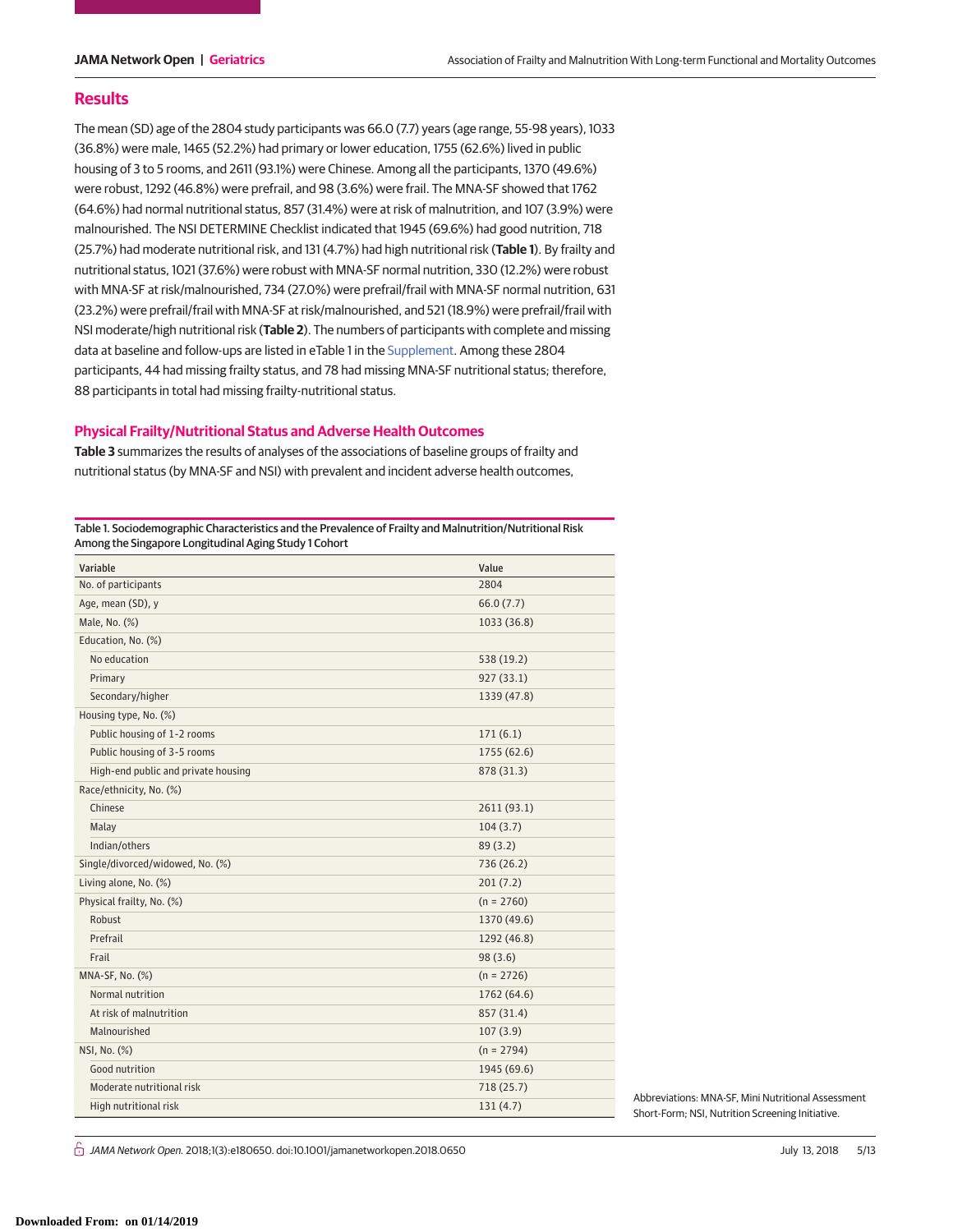including IADL/ADL disability, poor QOL, and mortality. The estimates of association were adjusted for variables known to be associated with physical frailty and malnutrition, including age, sex, education, housing type, race/ethnicity, marital status, current smoking, alcohol drinking, comorbidities, polypharmacy, type 2 diabetes, anemia, chronic obstructive pulmonary disease, hip fracture, cardiac diseases, chronic kidney disease, history of stroke, visual impairment, cognitive impairment, depressive syndromes, and hospitalization. Robust with MNA-SF normal nutrition (or robust with NSI good nutrition) was used as the reference group in the logistic regression and Cox proportional hazards regression analyses. Overall, compared with frailty status alone or malnutrition and nutritional risk status alone, the co-occurrence of frailty and poor nutritional status was associated with additional greater risks for adverse health outcomes at baseline and follow-ups (**Figure 1**). The incidences of adverse health outcomes according to baseline frailty and nutritional status are listed in eTable 2 in the [Supplement.](https://jama.jamanetwork.com/article.aspx?doi=10.1001/jamanetworkopen.2018.0650&utm_campaign=articlePDF%26utm_medium=articlePDFlink%26utm_source=articlePDF%26utm_content=jamanetworkopen.2018.0650)

#### **IADL/ADL Disability**

In cross-sectional analyses, the group of robust with MNA-SF normal nutrition had the lowest prevalence of IADL/ADL disability (169 [16.9%]), other groups that included the presence of prefrailty/frailty or MNA-SF at risk/malnourished had a higher prevalence of IADL/ADL disability, and the group of prefrail/frail with MNA-SF at risk/malnourished had the highest prevalence of IADL/ADL disability (249 [40.2%]) (OR, 1.88; 95% CI, 1.40-2.53). Similar results were observed for groups of robust with NSI good nutrition and prefrail/frail with NSI moderate/high nutritional risk (OR, 1.88; 95% CI, 1.39-2.52). However, in longitudinal analyses, baseline co-occurring prefrail/frail with nutritional risk (MNA-SF or NSI) were not found to be significantly associated with increased risks of incident IADL/ADL disability.

#### **Poor QOL**

In contrast, co-occurring prefrail/frail with nutritional risk (MNA-SF or NSI) was significantly associated with poor QOL in both cross-sectional and longitudinal analyses. Poor QOL prevalence was lowest among the robust with MNA-SF normal nutrition group (142 [14.1%]), and the increase in other frailty and nutritional status groups was highest in the prefrail/frail with MNA-SF at risk/ malnourished group (255 [41.3%]) (OR, 2.61; 95% CI, 1.96-3.49). In longitudinal analyses, significant association with only incident poor QOL across frailty and nutritional status groups was highest in the prefrail/frail with MNA-SF at risk/malnourished group (89 [34.8%]) compared with the robust with MNA-SF normal nutrition group (132 [19.2%]) (OR, 1.70; 95% CI, 1.17-2.48). Similar magnitudes of increases in prevalence and incidence of poor QOL were observed from under 20% in the robust with MNA-SF normal nutrition (or robust with NSI good nutrition) group to 35% to 43% in the prefrail/frail with MNA-SF at risk/malnourished (or prefrail/frail with NSI moderate/high nutritional risk) groups, with statistically significant 2-fold (95% CI range, 1.17-3.49; P < .01 for all) increases in poor QOL compared with robust with MNA-SF normal nutrition or robust with NSI good nutrition.

Table 2. Total Population Sample Numbers and Proportions of Participants With Malnutrition/Nutritional Risk

|                                       |                                 | No. (%)      |             |             |          |                                | No. (%)     |                |
|---------------------------------------|---------------------------------|--------------|-------------|-------------|----------|--------------------------------|-------------|----------------|
| <b>Nutritional Status Score Range</b> |                                 | <b>Total</b> | Robust      | Prefrail    | Frail    | <b>Nutritional Status</b>      | Robust      | Prefrail/Frail |
|                                       | MNA-SF score                    | 2716 (100)   | 1351 (49.7) | 1271 (46.8) | 94(3.5)  | MNA-SF                         | 1351 (49.7) | 1365 (50.3)    |
|                                       | Normal nutrition, 12-14         | 1755 (64.6)  | 1021(75.6)  | 715(56.3)   | 19(20.2) | Normal nutrition               | 1021(37.6)  | 734 (27.0)     |
|                                       | At risk of malnutrition, 8-11   | 855 (31.5)   | 320 (23.7)  | 487 (38.3)  | 48(51.1) |                                |             | 631(23.2)      |
|                                       | Malnourished, 0-7               | 106(3.9)     | 10(0.7)     | 69(5.4)     | 27(28.7) | At risk/malnourished           | 330(12.2)   |                |
| NSI score                             |                                 | 2754 (100)   | 1367 (49.6) | 1290 (46.8) | 97(3.5)  | <b>NSI</b>                     | 1367 (49.6) | 1387 (50.4)    |
|                                       | Good nutrition, 0-2             | 1918 (69.6)  | 1052(77.0)  | 826 (64.0)  | 40(41.2) | Good nutrition                 | 1052 (38.2) | 866 (31.4)     |
|                                       | Moderate nutritional risk, 3-5  | 707 (25.7)   | 278(20.3)   | 388 (30.1)  | 41(42.3) |                                |             | 521 (18.9)     |
|                                       | High nutritional risk, $\geq 6$ | 129(4.7)     | 37(2.7)     | 76 (5.9)    | 16(16.5) | Moderate/high nutritional risk | 315(11.4)   |                |

Abbreviations: MNA-SF, Mini Nutritional Assessment Short-Form; NSI, Nutrition Screening Initiative.

 $\bigcap$  JAMA Network Open. 2018;1(3):e180650. doi:10.1001/jamanetworkopen.2018.0650 July 14, 2018 6/13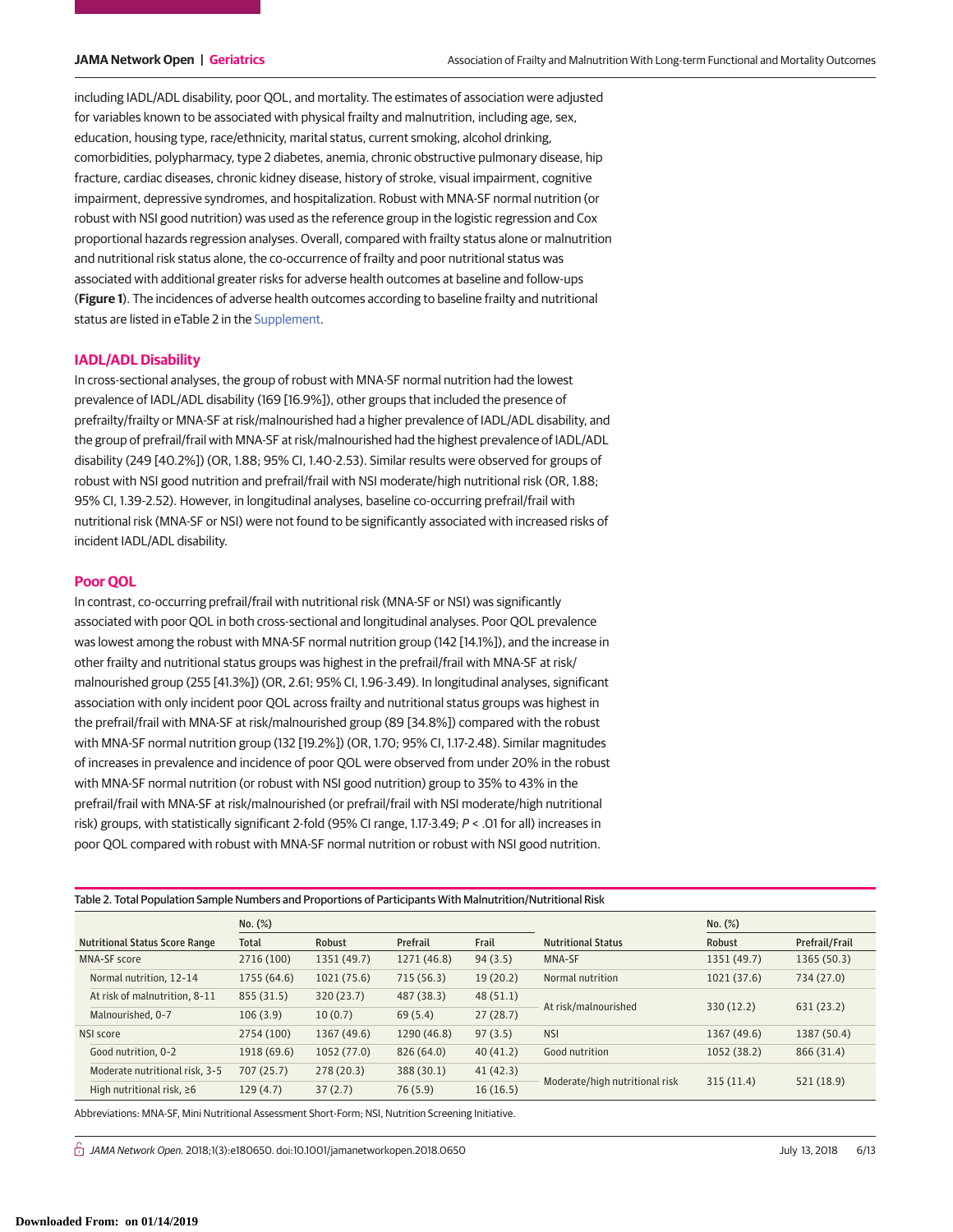The group of prefrail/frail with MNA-SF normal nutrition (or NSI good nutrition) was also associated with statistically significant, approximately 1.5-fold (95% CI range, 1.07-2.14; P < .05 for all) elevated prevalence and incidence of poor QOL.

## **Mortality**

The mortality risk increased from 0.54 per 100 person-years to 3.04 per 100 person-years across the 4 frailty and MNA-SF nutrition groups, including robust with MNA-SF normal nutrition, robust with MNA-SF at risk/malnourished, prefrail/frail with MNA-SF normal nutrition, and prefrail/frail with MNA-SF at risk/malnourished. The estimated mortality HR associated with co-occurring prefrail/frail

#### Table 3. Baseline Malnutrition/Nutritional Risk Status With Prevalent and Incident Adverse Health Outcomes by Frailty Phenotype<sup>a</sup>

|                                      | IADL/ADL Disability |                             |           | Poor QOL   |                             |           | Mortalityb              |                          |           |
|--------------------------------------|---------------------|-----------------------------|-----------|------------|-----------------------------|-----------|-------------------------|--------------------------|-----------|
| Variable                             | No. (%)             | OR (95% CI) <sup>c</sup>    | P Value   | No. (%)    | OR (95% CI) <sup>c</sup>    | P Value   | Per 100<br>Person-Years | HR (95% CI) <sup>c</sup> | P Value   |
| <b>Cross-sectional Analyses</b>      |                     |                             |           |            |                             |           |                         |                          |           |
| Frailty status, MNA-SF,<br>total No. | 2669                |                             |           | 2682       |                             |           |                         |                          |           |
| Robust                               |                     |                             |           |            |                             |           |                         |                          |           |
| Normal nutrition                     |                     | 169 (16.9) 1 [Reference]    | <b>NA</b> |            | 142 (14.1) 1 [Reference]    | <b>NA</b> | <b>NA</b>               | NA                       | <b>NA</b> |
| At risk/malnourished                 | 61(19.0)            | $1.04(0.72 - 1.51)$         | .84       |            | 100 (30.5) 2.02 (1.45-2.81) | < .001    | <b>NA</b>               | <b>NA</b>                | <b>NA</b> |
| Prefrail/frail                       |                     |                             |           |            |                             |           |                         |                          |           |
| Normal nutrition                     | 187 (25.8)          | $1.22(0.94-1.59)$           | .14       | 166(22.8)  | $1.45(1.12-1.90)$           | .006      | <b>NA</b>               | <b>NA</b>                | <b>NA</b> |
| At risk/malnourished                 |                     | 249 (40.2) 1.88 (1.40-2.53) | < .001    |            | 255 (41.3) 2.61 (1.96-3.49) | < .001    | <b>NA</b>               | <b>NA</b>                | <b>NA</b> |
| Frailty status, NSI, total No.       | 2701                |                             |           | 2701       |                             |           |                         |                          |           |
| Robust                               |                     |                             |           |            |                             |           |                         |                          |           |
| Good nutrition                       | 166(16.1)           | 1 [Reference]               | <b>NA</b> | 168(16.3)  | 1 [Reference]               | <b>NA</b> | <b>NA</b>               | <b>NA</b>                | <b>NA</b> |
| Moderate/high<br>nutritional risk    | 67(22.0)            | $1.08(0.76 - 1.54)$         | .66       | 76 (24.3)  | $1.26(0.90-1.77)$           | .18       | <b>NA</b>               | <b>NA</b>                | <b>NA</b> |
| Prefrail/frail                       |                     |                             |           |            |                             |           |                         |                          |           |
| Good nutrition                       |                     | 234 (27.5) 1.29 (1.00-1.67) | .05       | 215(25.4)  | $1.38(1.07-1.76)$           | .01       | <b>NA</b>               | <b>NA</b>                | <b>NA</b> |
| Moderate/high<br>nutritional risk    |                     | 213 (41.6) 1.88 (1.39-2.52) | < 0.001   |            | 213 (41.8) 2.06 (1.55-2.75) | < .001    | <b>NA</b>               | <b>NA</b>                | <b>NA</b> |
| Longitudinal Analyses <sup>d</sup>   |                     |                             |           |            |                             |           |                         |                          |           |
| Frailty status, MNA-SF,<br>total No. | 1521                |                             |           | 1525       |                             |           | 2500                    |                          |           |
| Robust                               |                     |                             |           |            |                             |           |                         |                          |           |
| Normal nutrition                     | 73(11.1)            | 1 [Reference]               | <b>NA</b> | 132 (19.2) | 1 [Reference]               | <b>NA</b> | 0.54                    | 1 [Reference]            | <b>NA</b> |
| At risk/malnourished                 | 23(12.6)            | $1.01(0.57 - 1.78)$         | .98       | 51(30.2)   | $1.44(0.92 - 2.23)$         | .11       | 0.86                    | $0.81(0.39-1.70)$        | .58       |
| Prefrail/frail                       |                     |                             |           |            |                             |           |                         |                          |           |
| Normal nutrition                     | 56 (13.9)           | $1.08(0.72 - 1.62)$         | .71       | 139(33.7)  | $1.58(1.16-2.14)$           | .003      | 1.34                    | $1.35(0.79-2.29)$        | .27       |
| At risk/malnourished                 | 42 (15.3)           | $0.98(0.61-1.59)$           | .94       | 89 (34.8)  | $1.70(1.17-2.48)$           | .006      | 3.04                    | $1.72(1.01-2.92)$        | .04       |
| Frailty status, NSI, total No.       | 1533                |                             |           | 1534       |                             |           | 2533                    |                          |           |
| Robust                               |                     |                             |           |            |                             |           |                         |                          |           |
| Good nutrition                       | 74 (11.2)           | 1 [Reference]               | <b>NA</b> | 125(18.7)  | 1 [Reference]               | <b>NA</b> | 0.50                    | 1 [Reference]            | <b>NA</b> |
| Moderate/high<br>nutritional risk    | 23(12.3)            | $0.82(0.47 - 1.43)$         | .48       | 60 (31.6)  | $1.31(0.87-1.96)$           | .19       | 0.96                    | $1.09(0.55 - 2.19)$      | .80       |
| Prefrail/frail                       |                     |                             |           |            |                             |           |                         |                          |           |
| Good nutrition                       | 72 (15.4)           | $1.09(0.75-1.61)$           | .64       | 141 (30.2) | $1.45(1.07-1.96)$           | .02       | 1.78                    | $1.63(0.98-2.71)$        | .06       |
| Moderate/high<br>nutritional risk    | 28(13.0)            | $0.76(0.45 - 1.30)$         | .32       | 89 (43.0)  | $1.97(1.34-2.89)$           | .001      | 2.77                    | $1.86(1.08-3.19)$        | .02       |

Abbreviations: HR, hazard ratio; IADL/ADL, instrumental/basic activities of daily living; MNA-SF, Mini Nutritional Assessment Short-Form; NA, not applicable; NSI, Nutrition Screening Initiative; OR, odds ratio; QOL, quality of life.

<sup>c</sup> Adjusted for age, sex, education, housing type, race/ethnicity, marital status, current smoking, alcohol drinking, comorbidities, polypharmacy, type 2 diabetes, anemia, chronic obstructive pulmonary disease, hip fracture, cardiac diseases, chronic kidney disease, history of stroke, visual impairment, cognitive impairment, depressive syndromes, and hospitalization.

<sup>a</sup> The denominators for the percentages were the total number of participants in each frailty-nutritional group (eg, the prevalence of 16.9% meant that 169 among the 1003 participants in the robust with MNA-SF normal nutrition group had IADL/ADL disability at baseline).

b Cox proportional hazards regression was used to calculate the HR of mortality.

<sup>d</sup> Longitudinal analyses were performed in individuals without baseline IADL/ADL disability or poor QOL for the respective outcomes.

் *JAMA Network Open.* 2018;1(3):e180650. doi:10.1001/jamanetworkopen.2018.0650 July 13, 2018 7/13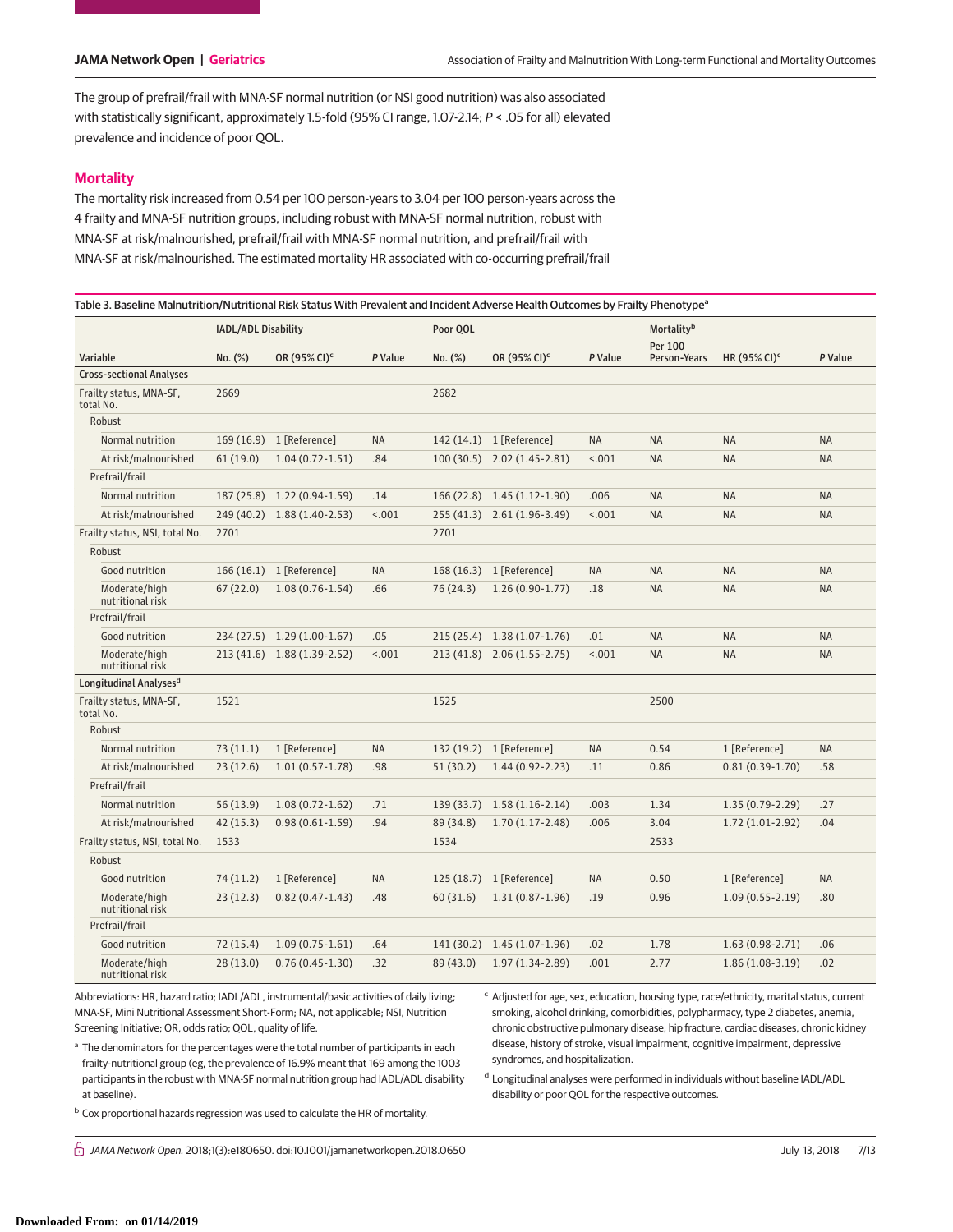and poor nutrition (both MNA-SF and NSI) indicated increased mortality risk (HR, 1.72; 95% CI, 1.01- 2.92 for MNA-SF and HR, 1.86; 95% CI, 1.08-3.19 for NSI; P < .05 for both) compared with robust with MNA-SF normal nutrition or robust with NSI good nutrition. The survival curves across the 4 groups are shown in **Figure 2**.

# **Discussion**

There is little understanding of the natural histories of physical frailty and malnutrition with respect to each other, particularly in their order of appearance and codevelopment in old age. One can occur before the other, as evidenced by the presence of one without the other in this study. The presence of malnutrition can subsequently lead to frailty, and the presence of frailty can lead to malnutrition, culminating in a pool of older persons who are both frail and malnourished. Malnutrition or being at risk of malnutrition may subsequently result in prefrailty/frailty, and limited evidence supports this possibility.24,25 Conversely, it is plausible that prefrailty/frailty can be present without initial evidence of malnutrition, possibly owing to many other causes, and prefrailty/frailty can be the cause of concurrent or subsequent malnutrition through both intrinsic pathophysiological and extrinsic psychosocial mechanisms. To our knowledge, no follow-up studies have shown this temporal occurrence, although the results of cross-sectional studies (eg, the 2017 study by Wei et al<sup>10</sup>),

Figure 1. Prevalence and Incidence of Adverse Health Outcomes According to Baseline Frailty-Nutritional Status



A, Prevalence of instrumental/basic activities of daily living (IADL/ADL) disability and poor quality of life (QOL) according to baseline frailty and nutritional status (Mini Nutritional Assessment Short-Form [MNA-SF]). B, Prevalence of IADL/ADL disability and poor QOL according to baseline frailty and nutritional status (Nutrition Screening Initiative [NSI]). C, Incidence of IADL/ADL disability and poor QOL according to baseline frailty and nutritional status (MNA-SF). D, Incidence of IADL/ADL disability and poor QOL according to baseline frailty and nutritional status (NSI).

் *JAMA Network Open.* 2018;1(3):e180650. doi:10.1001/jamanetworkopen.2018.0650 July 13, 2018 8/13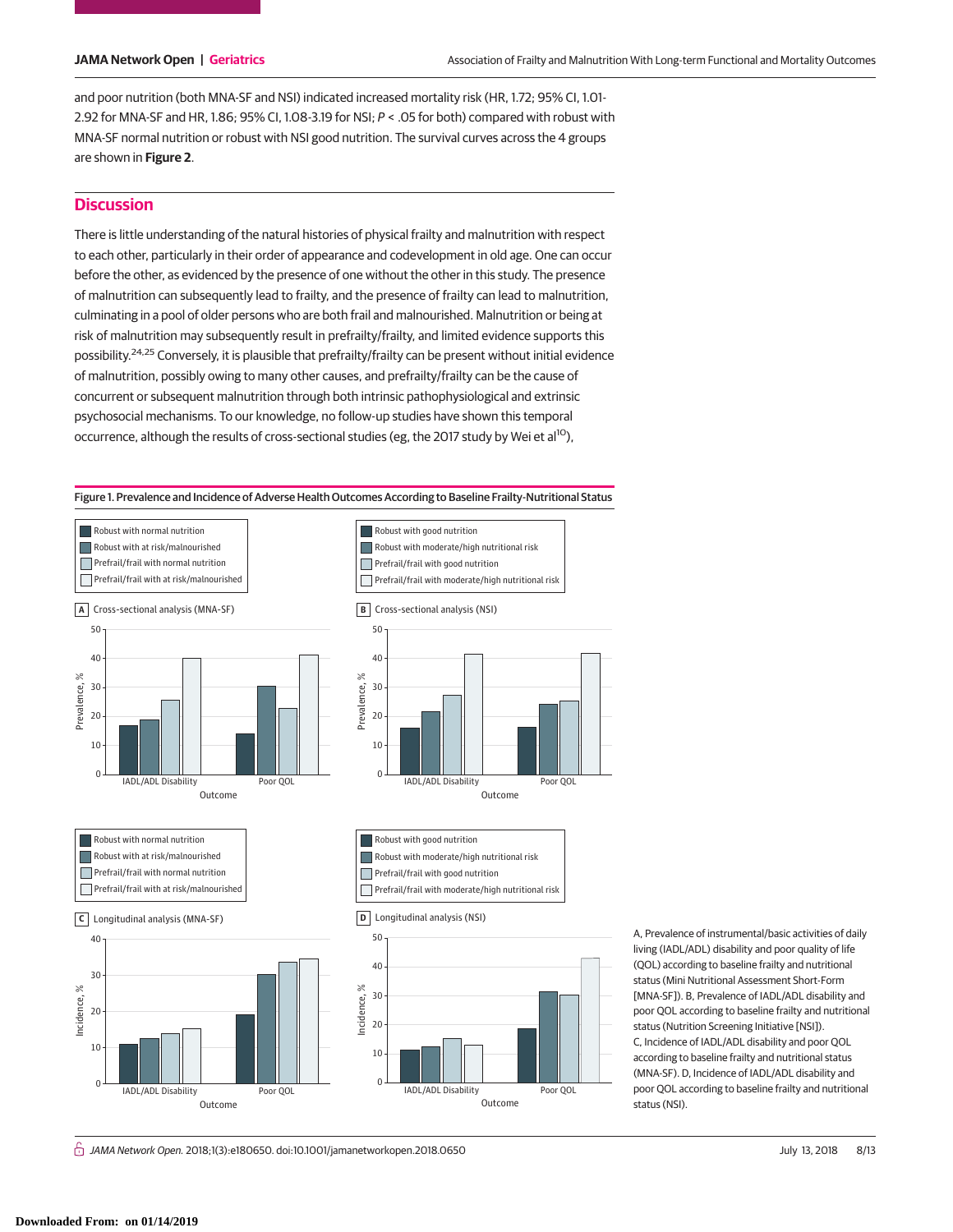including the present study, suggest that this temporality is a likely possibility. Limited evidence from our study indicates that, regardless of whether physical frailty or malnutrition occurs first, there is possibly a closed-loop cyclical association between the two in progressing toward a combined frailtymalnutrition state. This association is reflected by the progressive increase in the prevalence of frailty across MNA-SF normal nutrition and at risk and malnourished groups (and NSI good nutrition and moderate and high nutritional risk groups), as well as the progressive increase in MNA-SF malnutrition (or NSI high nutritional risk) prevalence from robust to prefrail to frail groups. However, this finding should be further investigated in prospective follow-up studies.

While previous studies<sup>10,12</sup> have shown that physical frailty and malnutrition are both associated with increased risk of adverse health outcomes, the present study is the first, to our knowledge, that has assessed their individual and combined associations with adverse health outcomes. The results of our study suggest that, in the absence of physical frailty, poor nutrition was associated with only a

Figure 2. Kaplan-Meier Survival Curves of Older Adults in the Singapore Longitudinal Aging Study 1 Cohort





Kaplan-Meier survival curves were plotted to compare the survival rates up until March 31, 2017, according to baseline frailty and nutritional status. A, Kaplan-Meier survival curve according to baseline frailty and nutritional status (MNA-SF, n = 2500; P < .001).

B, Kaplan-Meier survival curve according to baseline frailty and nutritional status (NSI, n = 2533; P < .001).

் *JAMA Network Open.* 2018;1(3):e180650. doi:10.1001/jamanetworkopen.2018.0650 July 3, 2018 9/13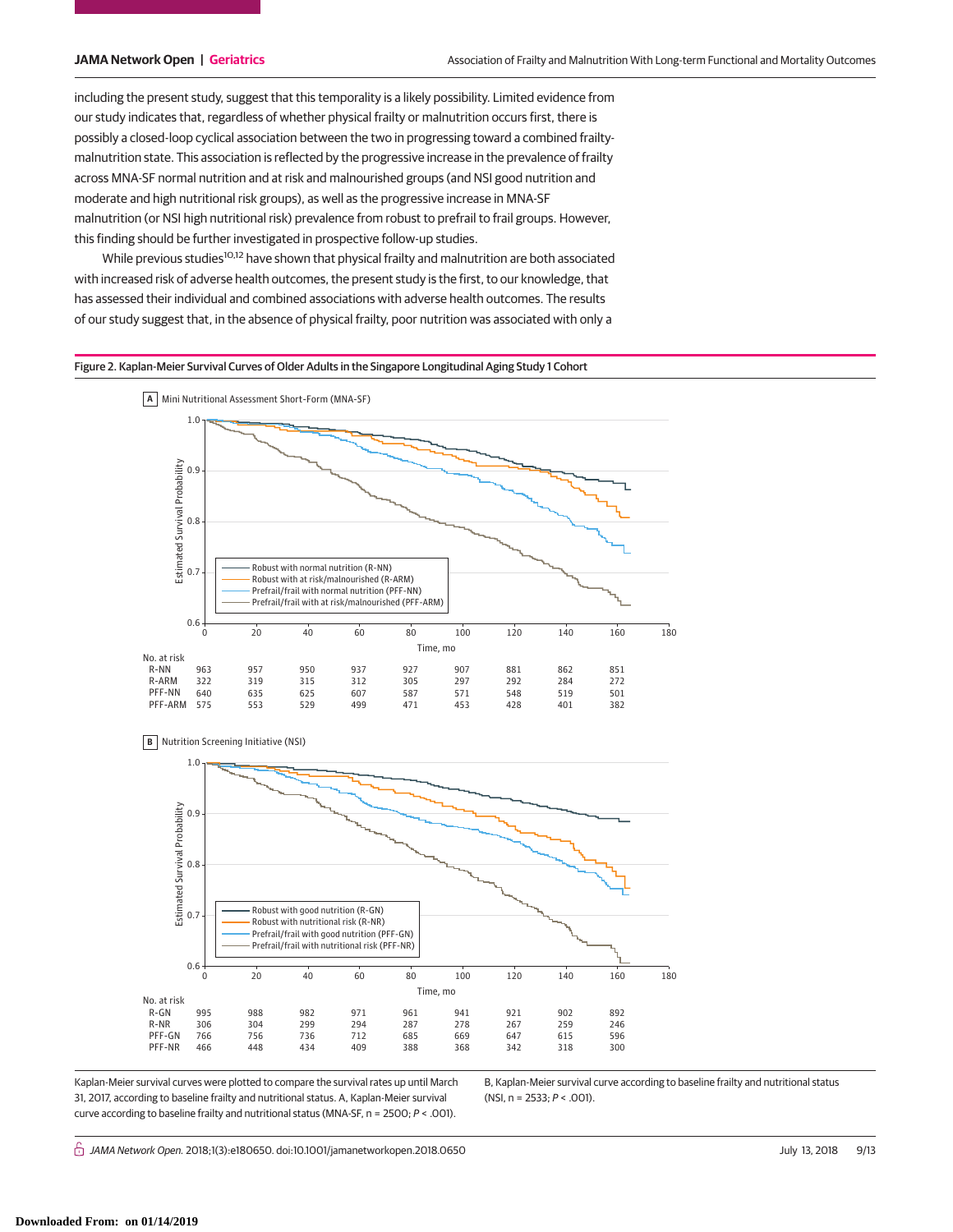nonsignificant small increase in adverse functional and mortality outcomes, whereas physical frailty in the absence of poor nutrition was associated with a moderately greater increase in risks of poor functional outcomes, especially poor QOL and mortality. In contrast, the co-occurrence of physical frailty and poor nutrition was associated with a much greater increase in adverse health outcomes. These findings indicate that the results of adverse consequences of malnutrition reported in previous studies<sup>2-6</sup> could occur because of the unreported presence of physical frailty. Our study findings also suggest that physical frailty itself appears to be a stronger determinant than malnutrition of adverse functional and mortality outcomes, as well as a likely mediating cause of the adverse health outcomes associated with malnutrition. However, we did not collect follow-up data on frailty status in this cohort to investigate this association.

#### **Practical Implications of the Study Findings**

Health care systems in aging and aged societies face major challenges in solving the problem of growing and large numbers of frail older persons who are dependent on others in performing ADL. There is increasing recognition that the prevention and treatment of physical frailty is a key strategy to preventing or delaying the onset of functional disability and improving QOL among older people. Evidence supports recommendations for the screening, assessment, and treatment of physical frailty and malnutrition in clinical, institutional, and community settings to prevent future disability, hospitalizations, and institutionalization.<sup>26,27</sup> Simple and validated screening tools for frailty (eg, the FRAIL scale<sup>28</sup>) and malnutrition (eg, the NSI) are available, and evidence has shown frailty to be reversible by nutritional, physical, and cognitive interventions and medical management (eg, decreasing polypharmacy).<sup>29</sup> Our findings have particular relevance for population-based strategies in identifying prefrail and nutritionally at risk older people who could benefit from general public health education and community-based lifestyle interventions to regain physical robustness and good nutrition and arrest progression to frailty and malnutrition. A particularly high-risk group identified in this study is older persons who are concurrently prefrail/frail and nutritionally at risk/ malnourished, who should be targeted for clinical interventions. These people represent approximately 20% of the population in our Asian study, consistent with other similar estimates.<sup>11</sup>

### **Limitations of Nutritional Status Assessment**

In this study, we chose to use the MNA-SF and the NSI in parallel to assess nutritional status. There is no ideally accurate measurement tool for malnutrition.<sup>30</sup> Although the MNA-SF is the most widely used instrument for screening and assessing nutritional status, it should be noted that two-thirds of its items, including weight loss and immobility, are closely associated with physical frailty.<sup>9,31</sup> In using the MNA-SF, there is thus some degree of conflation between frailty and malnutrition assessments. In particular, the only positive association between poor nutrition in the absence of physical frailty with a higher prevalence of poor QOL was observed with the use of MNA-SF at risk/malnourished status to assess poor nutrition and not with NSI moderate/high nutritional risk status. Compared with the MNA-SF, the NSI has less phenotypic overlap with physical frailty. The NSI nutritional risk index carries greater weight of food intake–related risk factors, especially inadequate dietary intake and nutritional deficiency owing to change of eating behavior and socioeconomic status.<sup>5</sup> The effect size associated with the MNA-SF measure of nutrition appears to be overestimated relative to the NSI measure; nevertheless, similar associations were observed with both in our study.

#### **Strengths and Limitations**

A particular strength of this study is that we were able to ascertain the long-term associations between physical frailty and nutritional status and future adverse functional outcomes over 5 to 6 years and mortality up to 12 years of follow-up. As mentioned earlier, a limitation of the present study is that physical frailty was only assessed at baseline (between September 1, 2003, and December 23, 2005); therefore, we could not investigate the dynamic temporal associations of physical frailty and nutritional status through the course of the study. It is likely that there were unmeasured changes in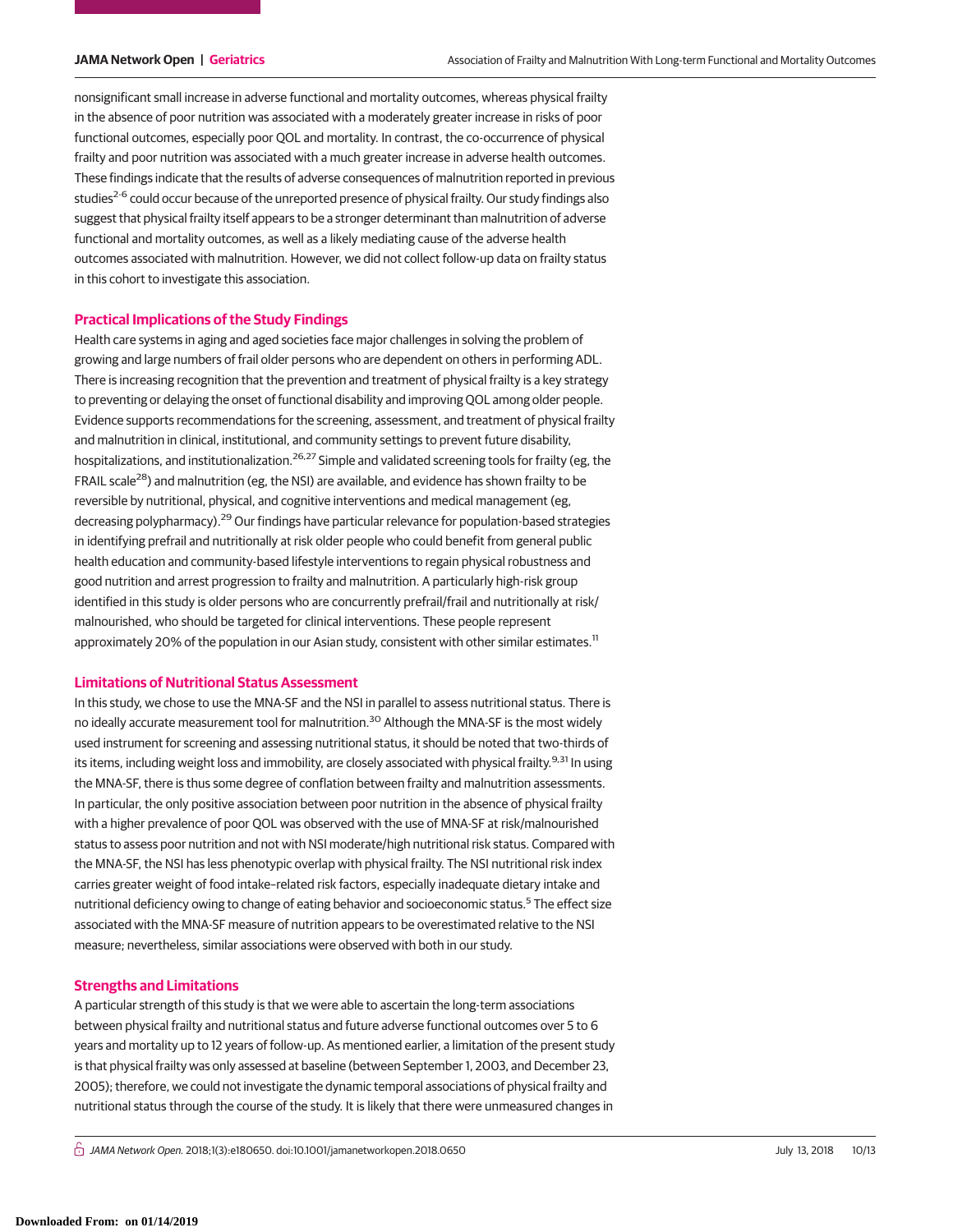the frailty status and nutritional status of participants over time that could also obscure the observed associations in an unknown fashion. In addition, because participants who were frailer at baseline were more likely to be lost to follow-up, the study was biased by selecting participants who were healthier at baseline, and this factor may possibly have weakened the effect size for adverse health outcomes.

# **Conclusions**

Reported adverse health outcomes attributed to poor nutrition often appear more likely to be associated with physical frailty. Further research should be conducted to better understand the dynamic temporal associations between frailty and malnutrition in their order of appearance and codevelopment. Interventional studies should investigate the associations of intervening on frailty and nutritional status to produce favorable health, functional, and mortality outcomes.

#### **ARTICLE INFORMATION**

**Accepted for Publication:** April 12, 2018.

**Published:** July 13, 2018. doi[:10.1001/jamanetworkopen.2018.0650](https://jama.jamanetwork.com/article.aspx?doi=10.1001/jamanetworkopen.2018.0650&utm_campaign=articlePDF%26utm_medium=articlePDFlink%26utm_source=articlePDF%26utm_content=jamanetworkopen.2018.0650)

**Open Access:** This is an open access article distributed under the terms of the [CC-BY License.](https://jamanetwork.com/journals/jamanetworkopen/pages/instructions-for-authors#SecOpenAccess/?utm_campaign=articlePDF%26utm_medium=articlePDFlink%26utm_source=articlePDF%26utm_content=jamanetworkopen.2018.0650) © 2018 Wei K et al. JAMA Network Open.

**Corresponding Author:** Tze-Pin Ng, MD, Gerontology Research Programme, Department of Psychological Medicine, National University of Singapore, National University Hospital of Singapore (NUHS) Tower Block, Ninth Floor, 1E Kent Ridge Rd, 119228 Singapore [\(pcmngtp@nus.edu.sg\)](mailto:pcmngtp@nus.edu.sg).

**Author Affiliations:** Geriatric Education and Research Institute, Singapore (Wei, Wee, Ng); currently with Shanghai Center for Systems Biomedicine, Shanghai Jiao Tong University, Shanghai, China (Wei); Gerontology Research Programme, Department of Psychological Medicine, National University of Singapore, Singapore (Nyunt, Gao, Ng); Faculty of Health and Social Sciences, Singapore Institute of Technology, Singapore (Wee); Department of Geriatric Medicine, Ng Teng Fong General Hospital, Singapore (Yap).

**Author Contributions:** Dr Ng had full access to all of the data in the study and takes responsibility for the integrity of the data and the accuracy of the data analysis.

Study concept and design: Yap, Ng.

Acquisition, analysis, or interpretation of data: Wei, Nyunt, Gao, Wee, Ng.

Drafting of the manuscript: Wei, Nyunt, Ng.

Critical revision of the manuscript for important intellectual content: Wei, Gao, Wee, Yap, Ng.

Statistical analysis: Wei, Nyunt, Ng.

Obtained funding: Wee, Ng.

Administrative, technical, or material support: Nyunt, Gao, Wee, Ng.

Study supervision: Wee, Yap, Ng.

**Conflict of Interest Disclosures:** None reported.

**Funding/Support:** This work was supported by the Agency for Science, Technology and Research Biomedical Research Council (grant 08/1/21/19/567) and the National Medical Research Council (grant NMRC/1108/2007) (both to Dr Ng).

**Role of the Funder/Sponsor:** The funding sources had no role in the design and conduct of the study; collection, management, analysis, and interpretation of the data; preparation, review, or approval of the manuscript; and decision to submit the manuscript for publication.

**Additional Contributions:** We thank the following voluntary welfare organizations for their support: Geylang East Home for the Aged, Presbyterian Community Services, St Luke's Eldercare Services, Thye Hua Kwan Moral Society (Moral Neighbourhood Links), Yuhua Neighbourhood Link, Henderson Senior Citizens' Home, National Trades Union Congress (NTUC) Eldercare Co-op Ltd, Thong Kheng Seniors Activity Centre (Queenstown Centre), and Redhill Moral Seniors Activity Centre.

 $\bigcap$  JAMA Network Open. 2018;1(3):e180650. doi:10.1001/jamanetworkopen.2018.0650 July 13, 2018 11/13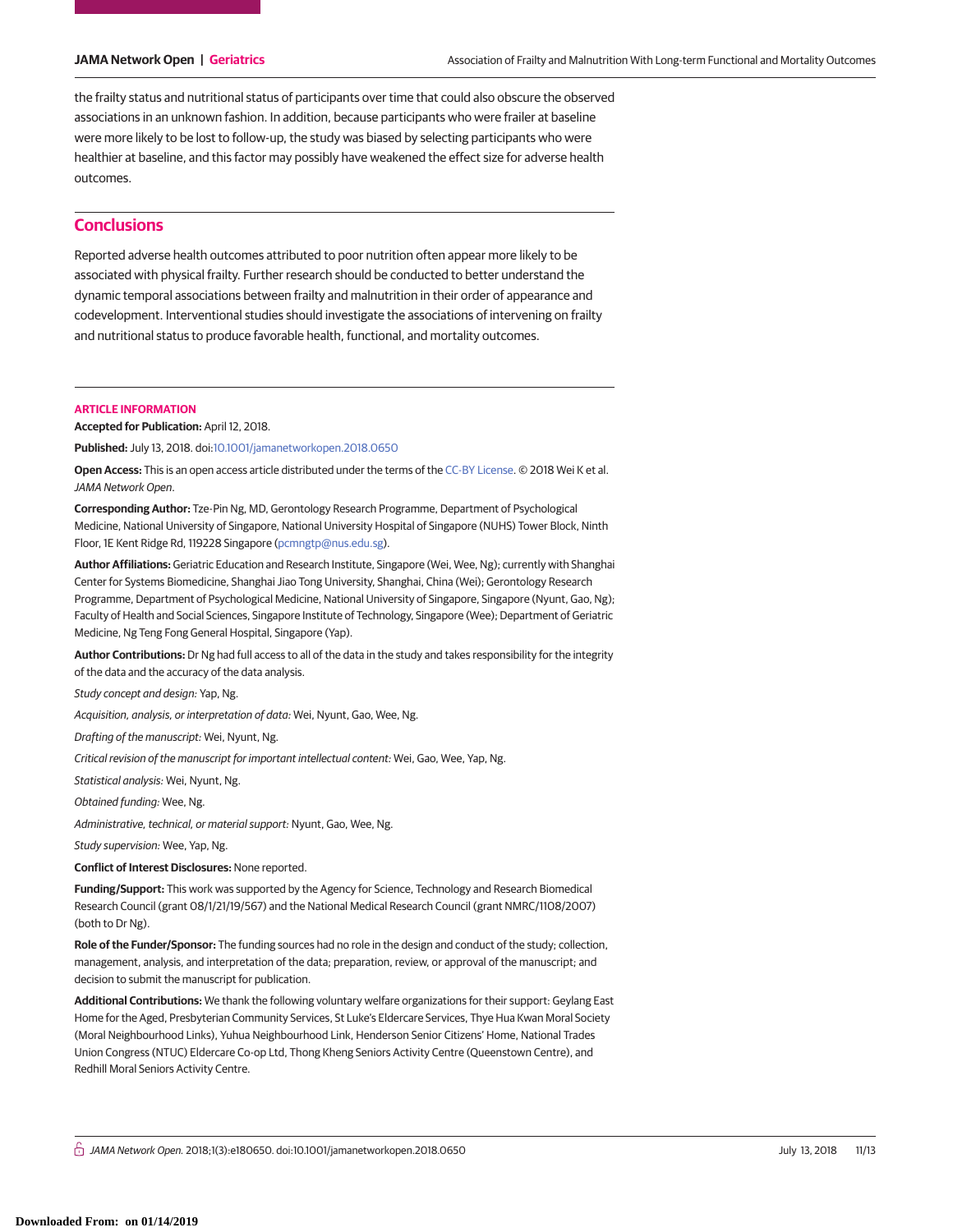#### **REFERENCES**

**1**. Pauly L, Stehle P, Volkert D. Nutritional situation of elderly nursing home residents. [Z Gerontol Geriatr](https://www.ncbi.nlm.nih.gov/pubmed/17318726). 2007;40  $(1):3-12.$ 

**2**. Pettigrew RA. Identification and assessment of the malnourished patient. [Baillieres Clin Gastroenterol](https://www.ncbi.nlm.nih.gov/pubmed/3149901). 1988;2 [\(4\):729-749.](https://www.ncbi.nlm.nih.gov/pubmed/3149901)

**3**. Mühlethaler R, Stuck AE, Minder CE, Frey BM. The prognostic significance of protein-energy malnutrition in geriatric patients. Age Ageing[. 1995;24\(3\):193-197.](https://www.ncbi.nlm.nih.gov/pubmed/7645437)

**4**. Bouziana SD, Tziomalos K. Malnutrition in patients with acute stroke.J Nutr Metab[. 2011;2011:167898.](https://www.ncbi.nlm.nih.gov/pubmed/22254136)

**5**. Sharkey JR. The interrelationship of nutritional risk factors, indicators of nutritional risk, and severity of disability among home-delivered meal participants. Gerontologist[. 2002;42\(3\):373-380.](https://www.ncbi.nlm.nih.gov/pubmed/12040139)

**6**. Keller HH, Østbye T, Goy R. Nutritional risk predicts quality of life in elderly community-living Canadians. [J Gerontol A Biol Sci Med Sci](https://www.ncbi.nlm.nih.gov/pubmed/14718488). 2004;59(1):68-74.

**7**. Bonnefoy M, Berrut G, Lesourd B, et al. Frailty and nutrition: searching for evidence.[J Nutr Health Aging](https://www.ncbi.nlm.nih.gov/pubmed/25732208). 2015; [19\(3\):250-257.](https://www.ncbi.nlm.nih.gov/pubmed/25732208)

**8**. Jeejeebhoy KN. Malnutrition, fatigue, frailty, vulnerability, sarcopenia and cachexia: overlap of clinical features. [Curr Opin Clin Nutr Metab Care](https://www.ncbi.nlm.nih.gov/pubmed/22450775). 2012;15(3):213-219.

**9**. Laur CV, McNicholl T, Valaitis R, Keller HH. Malnutrition or frailty? overlap and evidence gaps in the diagnosis and treatment of frailty and malnutrition. [Appl Physiol Nutr Metab](https://www.ncbi.nlm.nih.gov/pubmed/28322060). 2017;42(5):449-458.

**10**. Wei K, Nyunt MS, Gao Q, Wee SL, Ng TP. Frailty and malnutrition: related and distinct syndrome prevalence and association among community-dwelling older adults: Singapore Longitudinal Ageing Studies. [J Am Med Dir](https://www.ncbi.nlm.nih.gov/pubmed/28804010) Assoc[. 2017;18\(12\):1019-1028.](https://www.ncbi.nlm.nih.gov/pubmed/28804010)

**11**. Verlaan S, Ligthart-Melis GC, Wijers SL, Cederholm T, Maier AB, de van der Schueren MA. High prevalence of physical frailty among community-dwelling malnourished older adults: a systematic review and meta-analysis. J Am Med Dir Assoc[. 2017;18\(5\):374-382.](https://www.ncbi.nlm.nih.gov/pubmed/28238676)

**12**. Boulos C, Salameh P, Barberger-Gateau P. Malnutrition and frailty in community dwelling older adults living in a rural setting. Clin Nutr[. 2016;35\(1\):138-143.](https://www.ncbi.nlm.nih.gov/pubmed/25649256)

**13**. Feng L, Nyunt MS, Gao Q, et al. Physical frailty, cognitive impairment, and the risk of neurocognitive disorder in the Singapore Longitudinal Ageing Studies. [J Gerontol A Biol Sci Med Sci](https://www.ncbi.nlm.nih.gov/pubmed/27013397). 2017;72(3):369-375.

**14**. Feng L, Zin Nyunt MS, Gao Q, Feng L, Yap KB, Ng TP. Cognitive frailty and adverse health outcomes: findings from the Singapore Longitudinal Ageing Studies (SLAS). J Am Med Dir Assoc[. 2017;18\(3\):252-258.](https://www.ncbi.nlm.nih.gov/pubmed/27838339)

**15**. Ng TP, Feng L, Nyunt MS, Larbi A, Yap KB. Frailty in older persons: multisystem risk factors and the Frailty Risk Index (FRI).J Am Med Dir Assoc[. 2014;15\(9\):635-642.](https://www.ncbi.nlm.nih.gov/pubmed/24746590)

**16**. Fried LP, Tangen CM, Walston J, et al; Cardiovascular Health Study Collaborative Research Group. Frailty in older adults: evidence for a phenotype.[J Gerontol A Biol Sci Med Sci](https://www.ncbi.nlm.nih.gov/pubmed/11253156). 2001;56(3):M146-M156.

**17**. Tinetti ME. Performance-oriented assessment of mobility problems in elderly patients.[J Am Geriatr Soc](https://www.ncbi.nlm.nih.gov/pubmed/3944402). 1986; [34\(2\):119-126.](https://www.ncbi.nlm.nih.gov/pubmed/3944402)

**18**. Feng L, Nyunt MS, Feng L, Yap KB, Ng TP. Frailty predicts new and persistent depressive symptoms among community-dwelling older adults: findings from Singapore Longitudinal Aging Study.[J Am Med Dir Assoc](https://www.ncbi.nlm.nih.gov/pubmed/24314697). 2014;15 [\(1\):76.e7-76.e12.](https://www.ncbi.nlm.nih.gov/pubmed/24314697)

**19**. Barrocas A, Bistrian BR, Blackburn GL, et al. Appropriate and effective use of the NSI checklist and screens: an update on caring for the elderly by preventing malnutrition. J Am Diet Assoc[. 1995;95\(6\):647-648.](https://www.ncbi.nlm.nih.gov/pubmed/7759737)

**20**. Guigoz Y, Vellas B, Garry PJ. Assessing the nutritional status of the elderly: the Mini Nutritional Assessment as part of the geriatric evaluation. Nutr Rev[. 1996;54\(1, pt 2\):S59-S65.](https://www.ncbi.nlm.nih.gov/pubmed/8919685)

**21**. Kaiser MJ, Bauer JM, Ramsch C, et al; MNA-International Group. Validation of the Mini Nutritional Assessment Short-Form (MNA-SF): a practical tool for identification of nutritional status. [J Nutr Health Aging](https://www.ncbi.nlm.nih.gov/pubmed/19812868). 2009;13(9): [782-788.](https://www.ncbi.nlm.nih.gov/pubmed/19812868)

**22**. Broekman BF, Nyunt SZ, Niti M, et al. Differential item functioning of the Geriatric Depression Scale in an Asian population.J Affect Disord[. 2008;108\(3\):285-290.](https://www.ncbi.nlm.nih.gov/pubmed/17997490)

**23**. Nyunt MS, Fones C, Niti M, Ng TP. Criterion-based validity and reliability of the Geriatric Depression Screening Scale (GDS-15) in a large validation sample of community-living Asian older adults. [Aging Ment Health](https://www.ncbi.nlm.nih.gov/pubmed/19484601). 2009;13(3): [376-382.](https://www.ncbi.nlm.nih.gov/pubmed/19484601)

**24**. Vellas BJ, Hunt WC, Romero LJ, Koehler KM, Baumgartner RN, Garry PJ. Changes in nutritional status and patterns of morbidity among free-living elderly persons: a 10-year longitudinal study. Nutrition[. 1997;13\(6\):](https://www.ncbi.nlm.nih.gov/pubmed/9263231) [515-519.](https://www.ncbi.nlm.nih.gov/pubmed/9263231)

↑ *JAMA Network Open.* 2018;1(3):e180650. doi:10.1001/jamanetworkopen.2018.0650 July 13, 2018 12/13